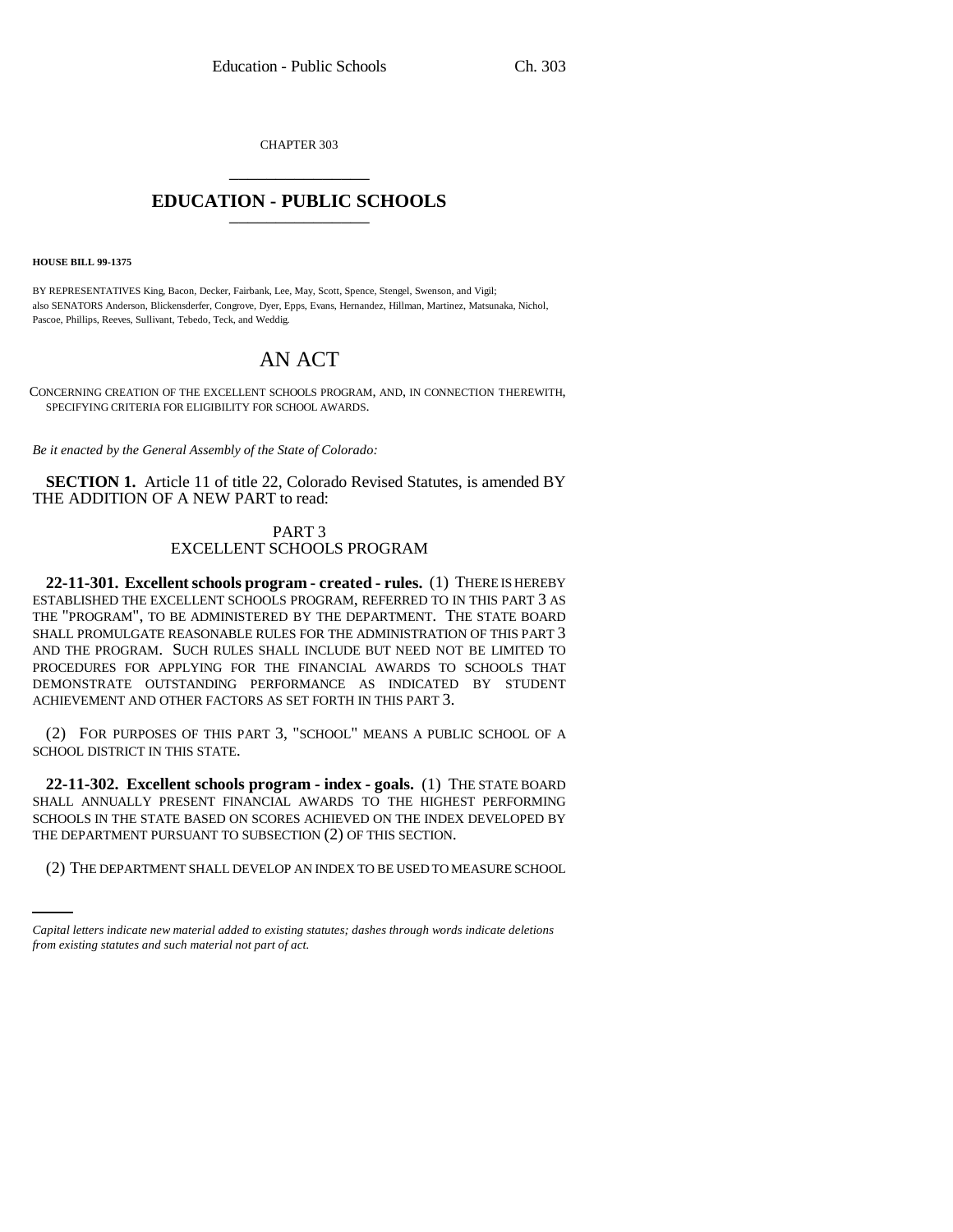PERFORMANCE FOR THE PURPOSE OF MAKING FINANCIAL AWARDS TO THE HIGHEST PERFORMING SCHOOLS. THE INDEX SHALL INCLUDE, BUT NEED NOT BE LIMITED TO, AT LEAST ONE OF THE FOLLOWING:

(a) THE DEGREE TO WHICH THE SCHOOL HAS ACHIEVED THE FOLLOWING GOALS:

(I) AT LEAST EIGHTY PERCENT OF THE SCHOOL'S STUDENTS HAVE SCORED AT THE PROFICIENT LEVEL OR HIGHER ON A COMPOSITE OF THE MOST RECENTLY ADMINISTERED STATEWIDE ASSESSMENTS;

(II) AN INCREASE OVER THE PREVIOUS ACADEMIC YEAR OF AT LEAST SEVEN AND ONE-HALF PERCENT IN THE PERCENTAGE OF THE SCHOOL'S STUDENTS SCORING AT THE PROFICIENT LEVEL OR HIGHER ON A COMPOSITE OF THE MOST RECENTLY ADMINISTERED STATEWIDE ASSESSMENTS IF THE SCHOOL'S PREVIOUS RESULTS SHOWED MORE THAN FIFTY PERCENT BUT FEWER THAN EIGHTY PERCENT OF ITS STUDENTS SCORING AT THE PROFICIENT LEVEL OR HIGHER;

(III) AN INCREASE OVER THE PREVIOUS ACADEMIC YEAR OF AT LEAST FIFTEEN PERCENT IN THE PERCENTAGE OF THE SCHOOL'S STUDENTS SCORING AT THE PROFICIENT LEVEL OR HIGHER ON A COMPOSITE OF THE MOST RECENTLY ADMINISTERED STATEWIDE ASSESSMENTS IF THE SCHOOL'S PREVIOUS RESULTS SHOWED FIFTY PERCENT OR FEWER OF ITS STUDENTS SCORING AT THE PROFICIENT LEVEL OR HIGHER;

(b) DATA ON LITERACY EDUCATION AS REQUIRED BY SECTION 22-7-505 (1);

(c) INFORMATION RELATING TO THE SCHOOL'S ACHIEVEMENT OF THE ACCREDITATION INDICATORS LISTED IN SECTION 22-11-104(2); EXCEPT THAT, RATHER THAN CONSIDERING THE PERCENTAGE OF STUDENTS DESCRIBED IN SECTION 22-11-104 (2) (e), THE DEPARTMENT SHALL CONSIDER THE PERCENTAGE OF STUDENTS SUCCESSFULLY COMPLETING ADVANCED PLACEMENT COURSES OR OBTAINING A PASSING GRADE ON AN ADVANCED PLACEMENT EXAM; AND

(d) SUBSTANTIAL EVIDENCE OF COMMUNITY SATISFACTION WITH THE SCHOOL'S PERFORMANCE AND OF PARENTAL INVOLVEMENT WITH THE PERFORMANCE OF THE SCHOOL AND WITH ITS STUDENTS.

(3) THE DEPARTMENT SHALL GIVE GREAT WEIGHT TO THE MEASUREMENTS OF STUDENT ACHIEVEMENT SET FORTH IN PARAGRAPH (a) OF SUBSECTION (2) OF THIS SECTION WHEN APPLYING THE INDEX DEVELOPED PURSUANT TO SAID SUBSECTION (2).

(4) THE STATE BOARD SHALL ANNUALLY REVIEW THE INDEX DEVELOPED PURSUANT TO SUBSECTION (2) OF THIS SECTION AND THE APPROPRIATENESS OF THE PERCENTAGE GOALS SPECIFIED IN PARAGRAPH (a) OF SAID SUBSECTION (2). NOTWITHSTANDING THE PERCENTAGES SPECIFIED IN PARAGRAPH (a) OF SUBSECTION (2) OF THIS SECTION, THE STATE BOARD BY RULE MAY RAISE SUCH PERCENTAGES AS IT DEEMS NECESSARY TO ENCOURAGE HIGHER LEVELS OF STUDENT ACHIEVEMENT.

**22-11-303. Excellent schools program - distribution of award.** (1) ANY AWARD PRESENTED BY THE STATE BOARD PURSUANT TO SECTION 22-11-302 SHALL BE SPENT OR DISTRIBUTED AS THE ADVISORY ACCOUNTABILITY COMMITTEE FOR THE